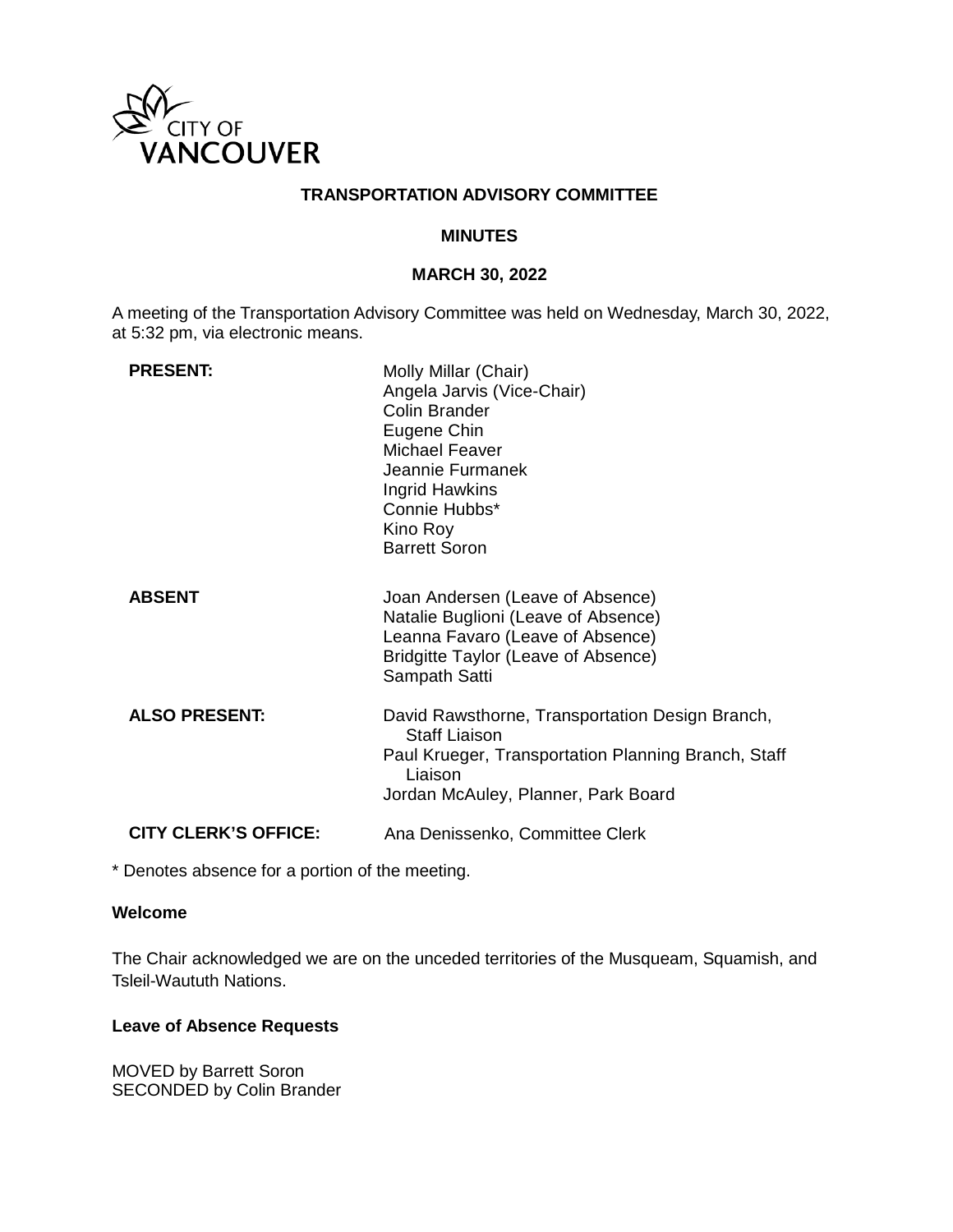THAT the Transportation Advisory Committee approve Leave of Absence requests for Joan Andersen, Natalie Buglioni, Leanna Favaro, and Bridgitte Taylor.

CARRIED UNANIMOUSLY (Connie Hubbs absent for the vote)

#### **Approval of Minutes**

MOVED by Colin Brander SECONDED by Barrett Soron

> THAT the Transportation Advisory Committee approve the Minutes from the meeting of January 12, 2022, as circulated.

CARRIED UNANIMOUSLY

### **1. City of Vancouver Municipal Election 2022 – Presentation**

Rosemary Hagiwara, Director, Business and Election Services provided a presentation on outcomes of the 2018 election process, and goals for the 2022 election, and subsequently responded to questions and comments.

### **2. Broadway Plan Motion**

MOVED by Colin Brander SECONDED by Barrett Soron

WHEREAS the draft Broadway Plan:

- Does not include a separated facility for cycling along Broadway that would enable access to most existing and planned destinations within the plan area;
- Concentrates all daily destinations along Broadway and other high streets;
- Includes a key direction to "Provide a dense and greenway-integrated network of All Ages and Abilities (AAA) cycling/micromobility routes connected to key destinations and the SkyTrain stations";
- Acknowledges that "To reach the Climate Emergency Action Plan target of 80% sustainable mode share by 2030 within the Broadway area, it will be critical to provide a high quality network of cycling facilities that serves all types of trips and connects people to their daily destinations";
- Vision includes "A safe, direct network for people of all ages and abilities connects people to SkyTrain stations and other key destinations, making cycling and using escooters easy and convenient"; and

WHEREAS the City's transportation "hierarchy of modes" for moving people is: 1. Walking; 2. Cycling; 3. Transit; 4. Taxi/Commercial Transit/Shared Vehicles; 5. Private Automobiles; and

WHEREAS the Greenest City Action Plan seeks to achieve a majority (over 50%) of trips taken by bicycle, foot, or transit, and this target would be more likely to be achieved if we incorporate cycling infrastructure on major routes such as Broadway; and

WHEREAS the Climate Emergency Action Plan seeks to achieve a  $\frac{2}{3}$  mode share for active transportation and transit by 2030, 80% near rapid transit stations; and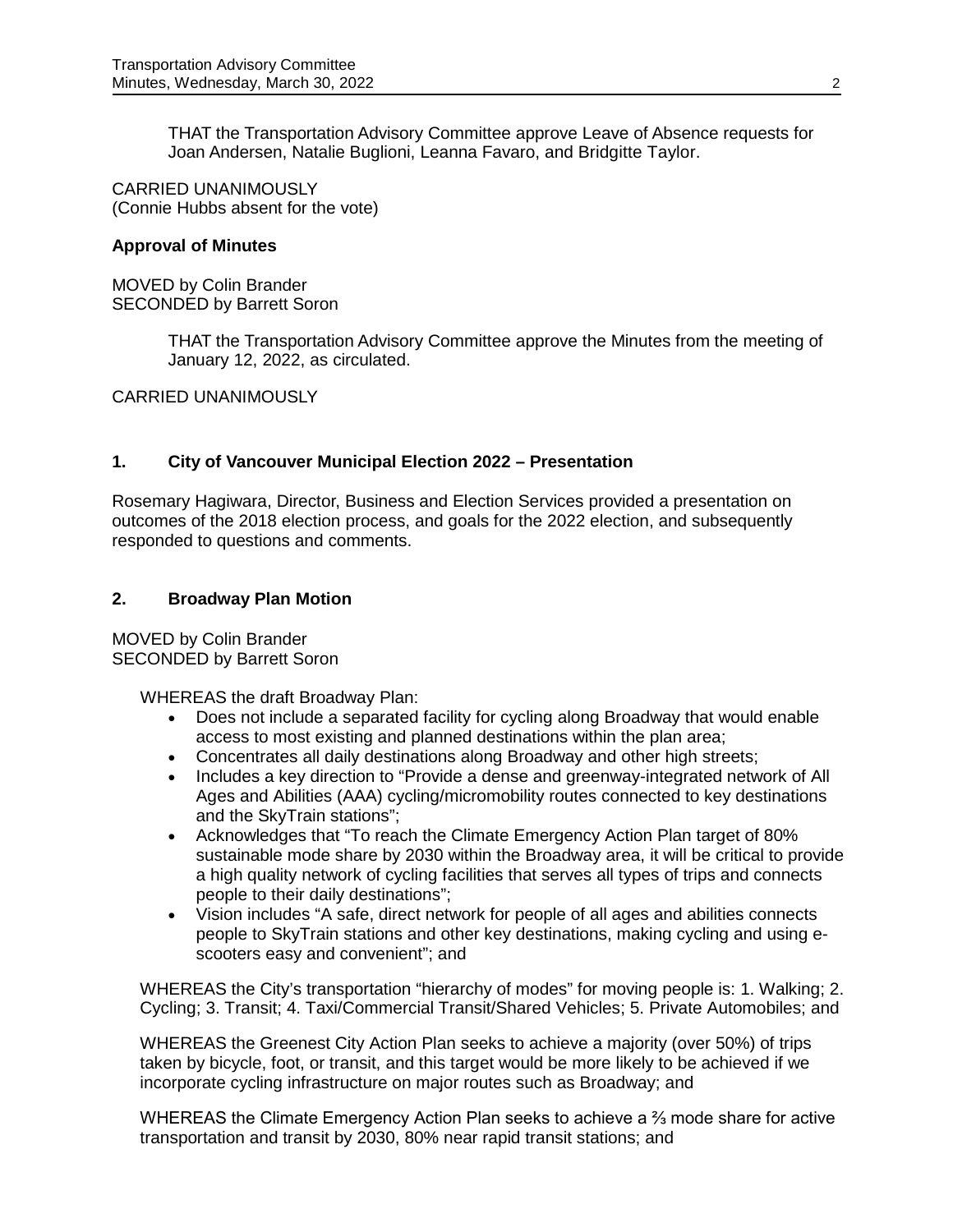WHEREAS relevant Transportation 2040 policies or actions include:

- "Separated cycling facilities are to be included in all new major roadway design and construction";
- "C 1.2.2 c) prioritizing critical gaps in the network and connections to key destinations, including schools, community centres, major transit stations, and commercial high streets;
- "C 1.2.5 Incorporate separated bicycle facilities into the design and construction of all new major roads";
- "C 3.1.1: Provide safe, convenient, and legible connections between major transit stations and the bicycle network";
- "G 2.3: Support low-impact goods and services movement and delivery";
- "G 2.3.1: Support regulations, incentives, and other strategies to facilitate efficient low-impact goods and services movement, including consideration of:
	- a) "hub and spoke" delivery models incorporating urban freight consolidation centres;
	- b) flexible loading options for cycle-based and other small-scale vehicles; and c) right-sizing of service and delivery vehicles"; and

WHEREAS the City's Complete Streets Policy Framework states that "the key principles to consider when designing Complete Streets include:

- "Improving safety, comfort, and accessibility for all modes, with a focus on walking, cycling and taking transit for people of all ages and abilities"; and
- "Providing direct and convenient access to shops, services, workplaces, and other destinations for all modes of transportation"; and

WHEREAS a lack of protected bike lanes will result in people biking and using other forms of micromobility on sidewalks, creating conflicts with people walking and rolling, whereas ongoing subway construction has shown that car traffic on Broadway will significantly decrease if fewer traffic lanes are provided;

THEREFORE BE IT RESOLVED THAT the Transportation Advisory Committee support the draft Broadway Plan's intention to "Connect the cycling network with commercial retail to support local businesses and to make it easier to access daily services without a vehicle"; and

FURTHER THAT the Transportation Advisory Committee recommend adhering to existing policy and transportation priorities by installing protected bike lanes on Broadway.

# CARRIED UNANIMOUSLY

# **3. Neighbourhood Traffic Management Motion**

MOVED by Gene Chin SECONDED by Michael Feaver

> WHEREAS the Transportation Advisory Committee received a report and update on the Neighbourhood Traffic Management strategy from city staff on February 16, 2022; and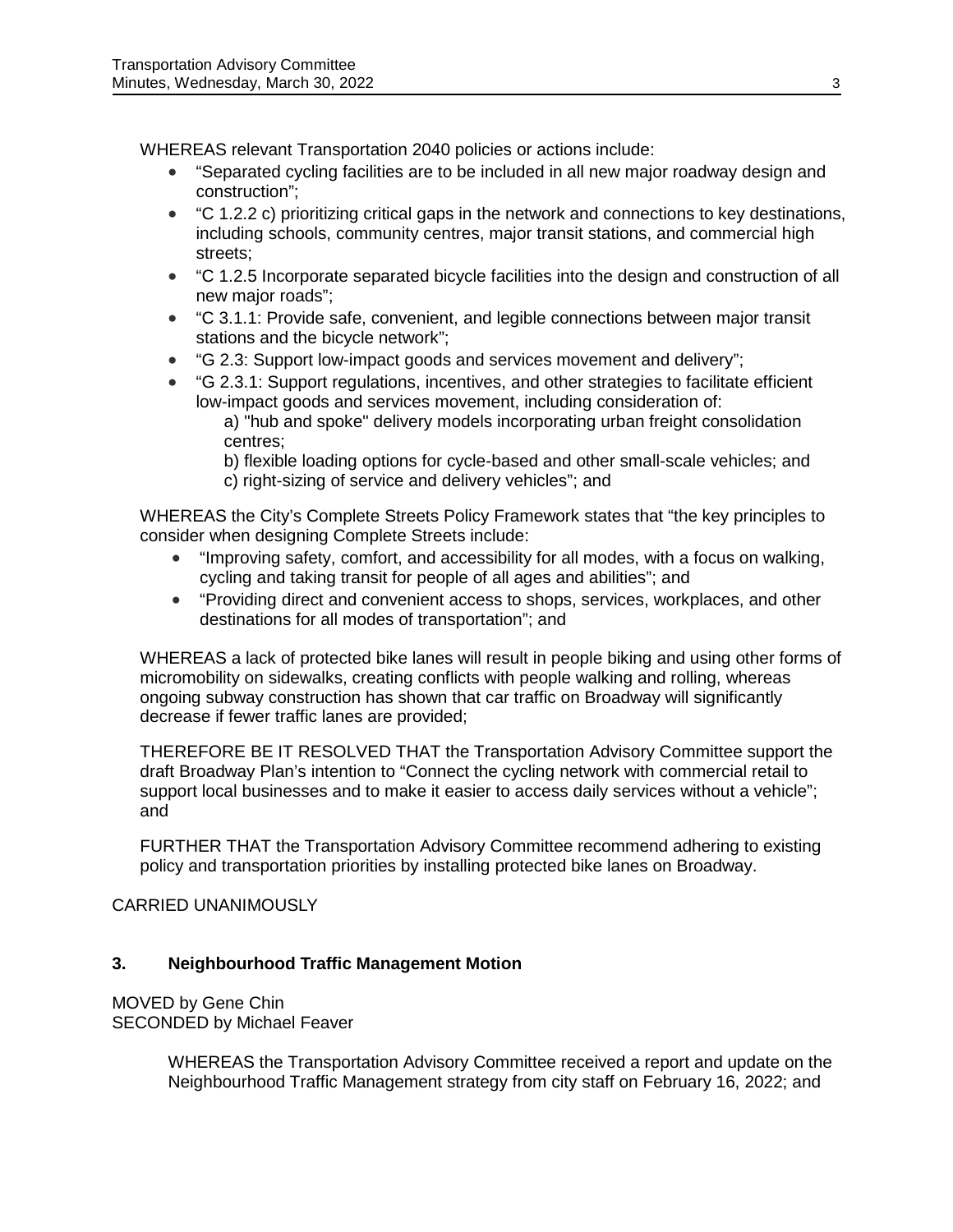WHEREAS staff predicted in a November 2021 report to Council that there is a low likelihood of meeting the City's transportation mode share target; and

WHEREAS the City's transportation "hierarchy of modes" for moving people is: 1. Walking; 2. Cycling; 3. Transit; 4. Taxi/Commercial Transit/Shared Vehicles; 5. Private Automobiles; and

WHEREAS the Greenest City Action Plan seeks to achieve a majority (over 50%) of trips taken by bicycle, foot, or transit, and this target would be more likely achieved if we incorporate cycling infrastructure on major routes such as Broadway; and

WHEREAS the Climate Emergency Action Plan seeks to achieve a two-thirds mode share for active transportation and transit by 2030; and

WHEREAS relevant Transportation 2040 policies or actions include:

- "M 1.3 Manage traffic to improve safety and neighbourhood livability";
- "M 1.3.1 Continue to implement strategic traffic calming on local streets to improve safety and neighbourhood livability by:

a) prioritizing measures around neighbourhood bike routes, schools and other key pedestrian generators;

b) considering a street's function in the broader transportation network when determining the degree and type of traffic calming;

c) considering neighbourhood access issues prior to implementing diversion measures on local streets with high traffic volumes (>2500 vehicles per day); and

d) ensuring neighbourhood access for emergency responders";

- "W 2.2.4 Use traffic calming measures as opportunities to create mini-plazas or parklets";
- "C 1.1.1 Adopt and implement planning and design guidelines to support a network of routes that feel comfortable for people of all ages and abilities (Class AAA), including design treatments and interventions for:

a) providing physically separated bicycle facilities on busy streets where motor vehicles or speeds will remain high;

b) managing and reducing motor vehicle traffic volumes and speeds on neighbourhood routes through traffic diversion and other calming measures;

c) providing sufficient operating space for bicycle traffic through parking management and other measures;

d) designing safe intersections and crossings with improved visibility and managed conflicts (for example, through turn restrictions and signal priority);

e) reallocating road space from general traffic and/or motor vehicle parking where appropriate;

f) accommodating unconventional bikes and other forms of active transportation, such as cargo bikes, delivery tricycles, in-line skates, and skateboards;

g) highlighting potential conflict zones with pavement markings; and h) prioritizing cyclist movements on key routes using tools such as reorienting stop signs and synchronizing traffic signals at the prevailing speed of bicycle traffic";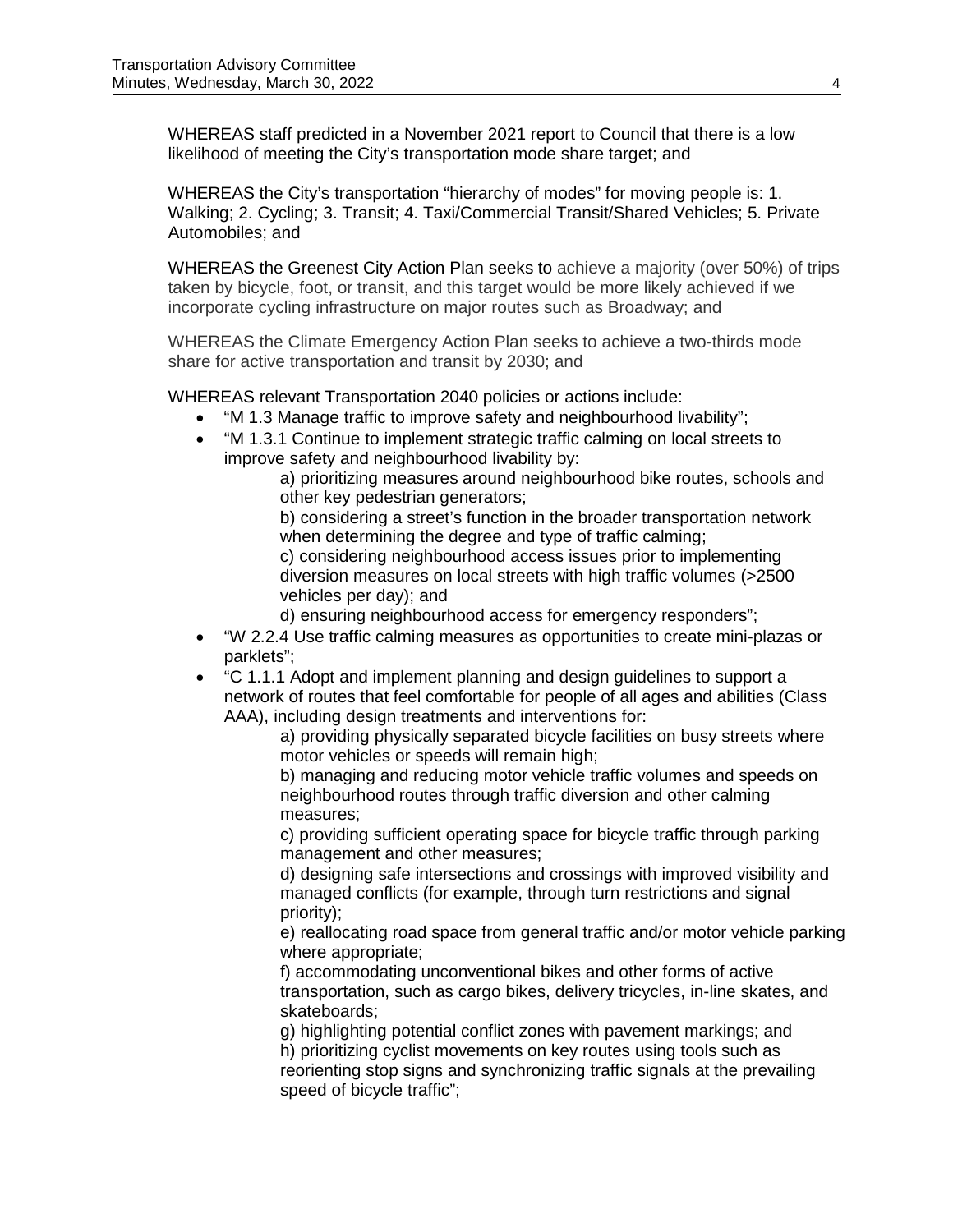- "C 1.2.2 c) prioritizing critical gaps in the network and connections to key destinations, including schools, community centres, major transit stations, and commercial high streets";
- "G 3.1.1 Work with emergency responders when developing new traffic calming plans and designs";
- "G 3.2 Provide up-to-date, readily-accessible information on traffic calming measures and closures";
- "G 3.2.1 Maintain and make available to emergency service providers an inventory of traffic calming measures, road closures, and other detours. Provide information online and in an open format to support mobile application development";

THEREFORE BE IT RESOLVED THAT the Transportation Advisory Committee supports the existing policy of an 11% target reallocation of road space to active transportation including public transit and recommends setting a date for achieving this target;

FURTHER THAT the Transportation Advisory Committee recommends a more rapid pace of deployment of the neighbourhood traffic management program beyond 2 neighbourhoods per year and recommends setting a target date for applying neighbourhood traffic management in every neighborhood in Vancouver;

FURTHER THAT the Transportation Advisory Committee recommends investigating the implementation of Low Traffic Neighbourhoods as a form of traffic management that reduces commuter traffic in neighbourhoods;

FURTHER THAT the Transportation Advisory Committee supports the installation of nonmoveable barriers or bollards that are more likely to remain in place while also maintaining access for emergency vehicles; and

FURTHER THAT the Transportation Advisory Committee recommends emphasis be placed on implementing safe routes to schools as part of this program.

CARRIED UNANIMOUSLY

# **4. New Business**

The Committee proceeded to Subcommittee and Liaison Updates as part of New Business.

Jeannie Furmanek provided the following updates from the Bike Network Gaps and Active Transportation in South-East Vancouver Subcommittee:

- Previous work on bike lane system was revisited and gaps identified;
- Google map was created to look at the bike routes;
- Heard back from the City regarding projects related to the bike routes that are currently under consideration.

Barret Soron provided the following updates from the Bus Improvements and Climate Emergency Plan Subcommittee:

- Set Subcommittee goals and reviewed the Committee Work Plan;
- Discussed Neighbourhood Traffic Management Program;
- Next meeting is April 13.